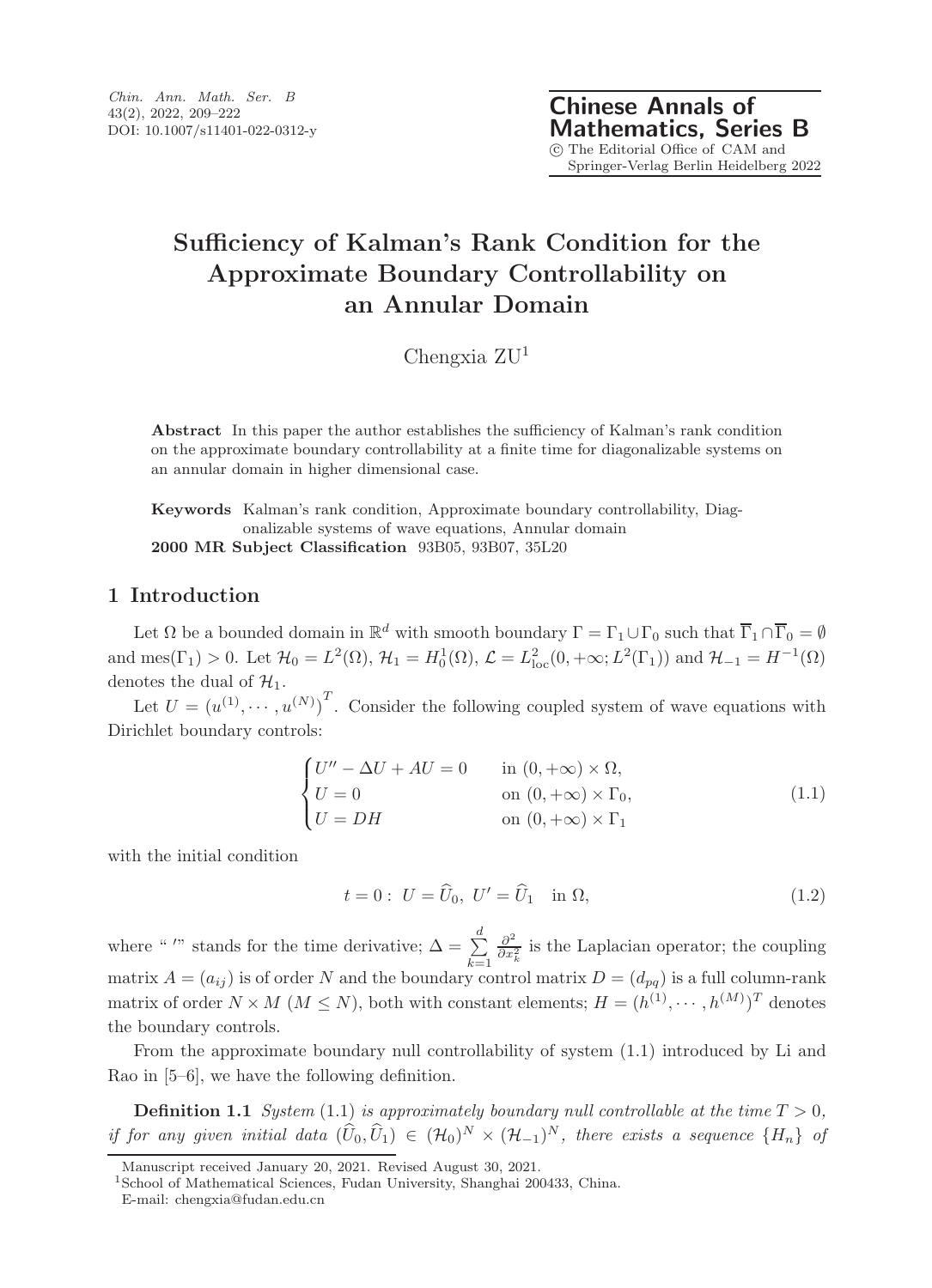boundary controls in  $\mathcal{L}^M$  with compact support in  $[0, T]$ , such that the corresponding sequence  ${U_n}$  of solutions to problem  $(1.1)$ – $(1.2)$  satisfies

$$
(U_n, U'_n) \to (0, 0) \quad \text{in } C^0_{loc}([T, +\infty); (\mathcal{H}_0)^N \times (\mathcal{H}_{-1})^N) \quad \text{as } n \to +\infty. \tag{1.3}
$$

Let  $\Phi = (\phi^{(1)}, \dots, \phi^{(N)})^T$ . The adjoint system of system (1.1) is given by

$$
\begin{cases} \Phi'' - \Delta \Phi + A^T \Phi = 0 & \text{in } (0, +\infty) \times \Omega, \\ \Phi = 0 & \text{on } (0, +\infty) \times \Gamma \end{cases}
$$
(1.4)

with the initial data

$$
t = 0: \Phi = \Phi_0, \ \Phi' = \Phi_1 \quad \text{in } \Omega. \tag{1.5}
$$

**Definition 1.2** (see [8-9]) The adjoint system (1.4) is D-observable on the interval  $[0, T]$ , if the following partial Neumann observation

$$
D\partial_{\nu}\Phi \equiv 0 \quad on \ [0,T] \times \Gamma_1,\tag{1.6}
$$

 $\partial_{\nu}$  being the outward normal derivative, implies that  $(\Phi_0, \Phi_1) = (0, 0)$ , then  $\Phi \equiv 0$ .

The relationship between the approximate boundary null controllability of system (1.1) and the D-observability of the adjoint system (1.4) was also given by Li and Rao in [5–6] as follows.

**Theorem 1.1** System (1.1) is approximately null controllable at the time  $T > 0$  if and only if the adjoint system  $(1.4)$  is D-observable on the interval  $[0, T]$ .

The necessity of Kalman's rank condition to the D-observability of the adjoint system (1.4), proved by Li and Rao in [5–6], can be written as the following theorem.

**Theorem 1.2** If the adjoint system  $(1.4)$  is D-observable, then we necessarily have the following Kalman's rank condition:

$$
rank(D, AD, \cdots, A^{N-1}D) = N.
$$
\n
$$
(1.7)
$$

Kalman's rank condition (1.7) is not sufficient for the approximate boundary null controllability of system (1.1) in general. Otherwise, noting that Kalman's rank condition (1.7) is independent of the control (and observation) time  $T > 0$ , if system  $(1.1)$  is approximately null controllable at the time  $T > 0$ , then the approximate boundary null controllability can be realized almost immediately, which contradicts the finite speed of wave propagation. However, in some special cases, Kalman's rank condition (1.7) is sufficient for the approximate boundary null controllability of system (1.1) on a finite time interval  $[0, T]$ , when  $T > 0$  is large enough (see [5–6, 9]). This paper as a continuation of [9] is to investigate the sufficiency of Kalman's rank condition (1.7) for diagonalizable systems on an annular domain  $\Omega = \{x : a < |x| < 1\} \subset \mathbb{R}^d$ with  $\Gamma_0 = \{x : |x| = a\}$  and  $\Gamma_1 = \{x : |x| = 1\}$ , where a is a positive constant with  $a < 1$ .

In Section 2, we will investigate the eigenfunctions and eigenvalues of  $-\Delta$  on the annular domain  $\Omega = \{x : a < |x| < 1\}$  based on the coordinate transformation, and give some properties of the eigenvalues. The uniqueness result for non-harmonic series on this annular domain will be established in Section 3. The sufficiency of Kalman's rank condition (1.7) for diagonalizable systems on an annular domain will be given in Section 4 by a way similar to the one-spacedimensional case and to [9].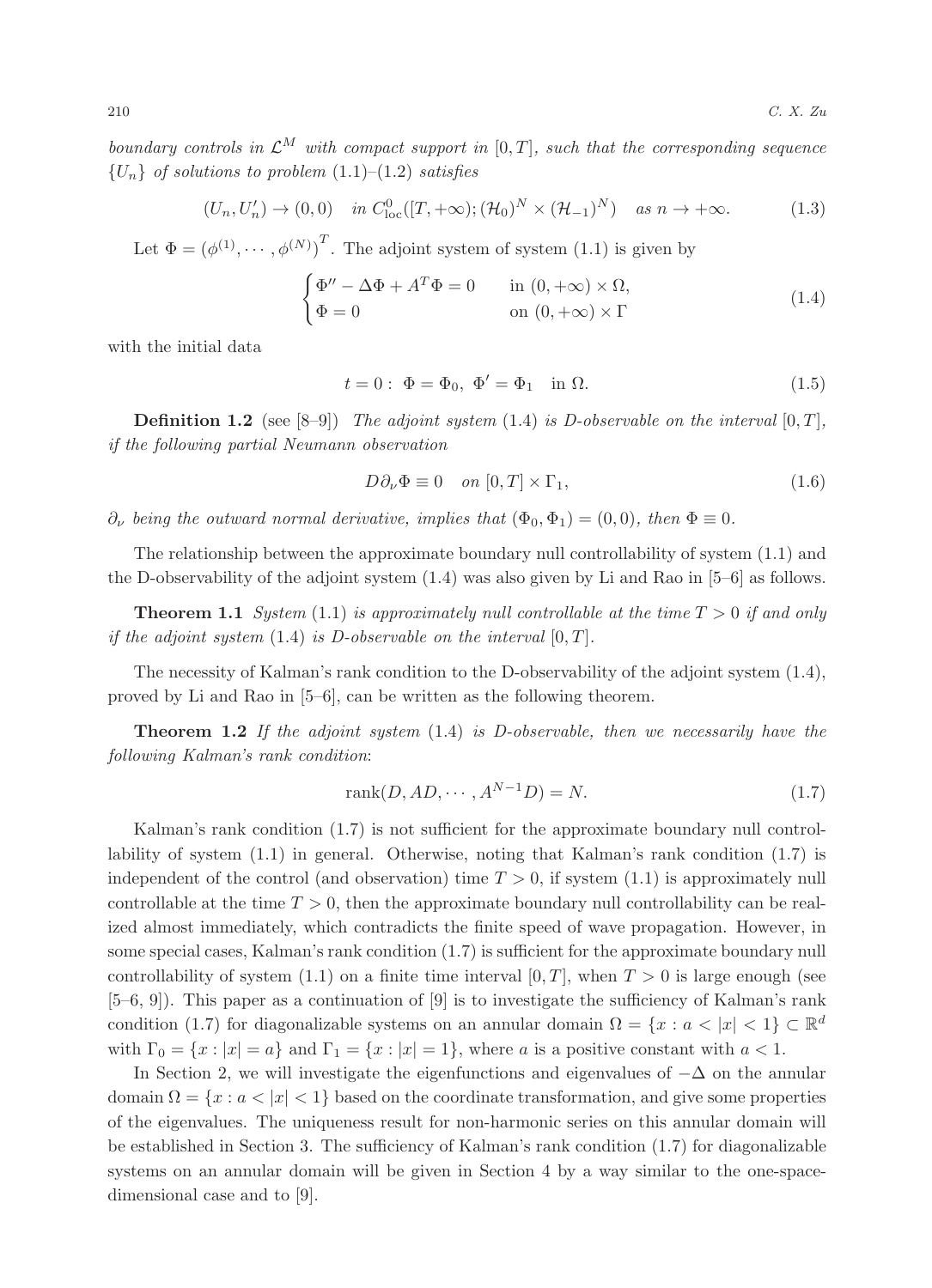## 2 Preliminaries

In this section, we will give the eigenfunctions and eigenvalues of  $-\Delta$  on an annular domain  $\Omega = \{x : a < |x| < 1\}$  with  $0 < a < 1$ , which will be used in Section 4 to show the sufficiency of Kalman's rank condition (1.7) to the D-observability for  $T > 0$  large enough for diagonalizable systems. For this purpose, we consider the eigenvalue problem

$$
\begin{cases}\n-\Delta e(x) = \mu^2 e(x) & \text{in } \Omega, \\
e(x) = 0 & \text{on } \Gamma\n\end{cases}
$$
\n(2.1)

in spherical coordinates.

Let  $e(x) = R(r)Y(\theta)$ . Similarly to the spherical domain in [9], we get the corresponding eigenvalue problems for  $Y(\theta)$  and  $R(r)$ , respectively.

For  $Y(\theta)$ , we have

$$
-\Delta_{\theta} Y(\theta) = m(m + d - 2)Y(\theta) \quad \text{on } S^{d-1},\tag{2.2}
$$

where  $m \in \mathbb{N}$  and  $\Delta_{\theta}$  is the Laplacian operator on the unit sphere  $S^{d-1}$  with  $d \geq 2$  (see [1]). For  $R(r)$ , we have

$$
\begin{cases} \frac{\mathrm{d}}{\mathrm{d}r} (r^{d-1} R'(r)) - m(m+d-2)r^{d-3} R(r) + \mu^2 r^{d-1} R(r) = 0, \quad a < r < 1, \\ R(a) = 0, \quad R(1) = 0. \end{cases}
$$
(2.3)

Atkinson and Han introduced the eigenfunctions and eigenvalues of problem (2.2) in [1]. In what follows,  $\mathbb N$  and  $\mathbb N^+$  denote the set of natural numbers and the set of positive integers, respectively.

**Lemma 2.1** (see [1]) Let  $\Delta_{\theta}$  be the Laplacian operator on the unit sphere  $S^{d-1}$  with  $d \geq 2$ . Then, we have

(i) for any given  $m \in \mathbb{N}$ ,  $\{Y_{m,j}\}_{1\leq j\leq j_m}$  are the eigenfunctions of  $-\Delta_{\theta}$ , corresponding to the eigenvalue  $m(m + d - 2)$ , i.e., we have

$$
-\Delta_{\theta} Y_{m,j} = m(m+d-2)Y_{m,j} \quad on \ S^{d-1},
$$
\n(2.4)

where  $j_m$ , the multiplicity of the eigenvalue  $m(m + d - 2)$ , is given by

$$
j_m = \begin{cases} 1, & when \ m = 0, \\ \frac{(2m+d-2)(m+d-3)!}{m!(d-2)!}, & when \ m \in \mathbb{N}^+; \end{cases}
$$
 (2.5)

(ii)  $\{Y_{m,j}\}_{m \in \mathbb{N}, 1 \leq j \leq j_m}$  are orthonormal in  $L^2(S^{d-1})$ , i.e., we have

$$
\int_{S^{d-1}} Y_{m,j} Y_{m',j'} d\Gamma = \delta_{m,m'} \delta_{j,j'}
$$
\n(2.6)

with  $m, m' \in \mathbb{N}, 1 \leq j \leq j_m$  and  $1 \leq j' \leq j_{m'}$ , where  $\delta_{m,m'}$  stands for the Kronecker symbol; (iii)  $\{Y_{m,j}\}_{m \in \mathbb{N}, 1 \leq j \leq j_m}$  are complete in  $L^2(S^{d-1})$ .

Next, we consider problem (2.3) as a Sturm-Liouville problem (2.7) below. Some properties of the eigenfunctions of the Sturm-Liouville problem was introduced by Bagrov and Belov in [2] as follows.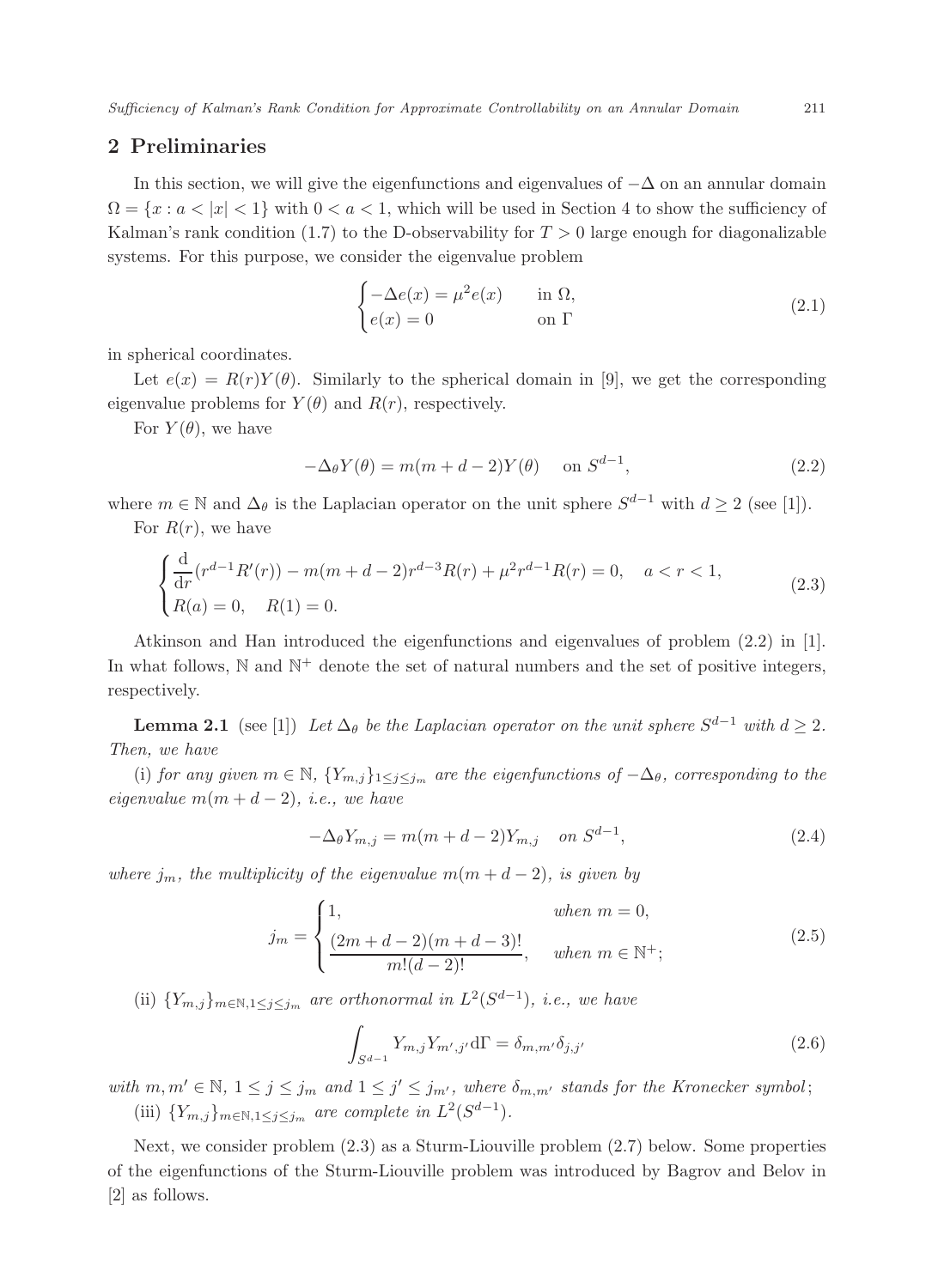Lemma 2.2 Consider the following Sturm-Liouville problem

$$
\begin{cases} \frac{d}{dr}[\phi(r)x'(r)] - q(r)x(r) + \lambda \rho(r)x(r) = 0, \quad a < r < 1, \\ x(a) = 0, \quad x(1) = 0. \end{cases}
$$
\n(2.7)

Assume that  $\phi'(r)$ ,  $q(r)$  and  $\rho(r)$  are continuous, and  $\phi(r) > 0$ ,  $\rho(r) > 0$  and  $q(r) \ge 0$  on the interval [a, 1]. Then, we have

(i) there exists a sequence of eigenvalues  $\{\lambda_k\}_{k\in\mathbb{N}^+}$  and the corresponding sequence of eigenfunctions  ${x_k(r)}_{k\in\mathbb{N}^+}$  for Sturm-Liouville problem (2.7), and all eigenvalues can be ordered so that

$$
|\lambda_1| \le |\lambda_2| \le \dots \le |\lambda_k| \le \dots ; \tag{2.8}
$$

(ii) every eigenvalue corresponds to, up to a multiplier constant, only one eigenfunction;

(iii) the eigenfunctions of Sturm-Liouville problem (2.7) corresponding to different eigenvalues are pairwisely orthogonal on the interval  $(a, 1)$  with the weight function  $\rho(t)$ , i.e., for  $k, k' \in \mathbb{N}^+, we have$ 

$$
\int_{a}^{1} x_{k}(r)x_{k'}(r)\rho(r)dr = 0, \quad k \neq k',
$$
\n(2.9)

where  $x_k(r)$  and  $x_{k'}(r)$  are eigenfunctions of (2.7) corresponding to the eigenvalues  $\lambda_k$  and  $\lambda_{k'}$ with  $\lambda_k \neq \lambda_{k'}$ , respectively;

(iv) (Steklov's expansion theorem) if a function  $f(r)$  is twice continuously differentiable on  $[a, 1]$  and satisfies the boundary conditions in  $(2.7)$ , it can be expanded in a series of the eigenfunctions  $x_k(r)$  of Sturm-Liouville problem (2.7) absolutely and uniformly converging on  $[a, 1]$ .

**Remark 2.1** Lemma 2.2 is also valid when the interval  $[a, 1]$  is replaced by  $[r_1, r_2]$ .

By [7–8], setting  $R(r) = r^{1-\frac{d}{2}}x(r)$ , for any fixed  $m \in \mathbb{N}$ , problem (2.3) can be rewritten as

$$
\begin{cases}\n\frac{\mathrm{d}}{\mathrm{d}r}[rx'_{m}(r)] - \frac{(m + \frac{d}{2} - 1)^{2}}{r}x_{m}(r) + \mu^{2}rx_{m}(r) = 0, \quad a < r < 1, \\
x_{m}(a) = 0, \quad x_{m}(1) = 0.\n\end{cases}
$$
\n(2.10)

By Wu [8], we have the following lemma.

**Lemma 2.3** For any fixed  $m \in \mathbb{N}$ , let

$$
x_{m,k}(r) = [N_{m+\frac{d}{2}-1}(\mu_{m,k})J_{m+\frac{d}{2}-1}(\mu_{m,k}r) - J_{m+\frac{d}{2}-1}(\mu_{m,k})N_{m+\frac{d}{2}-1}(\mu_{m,k}r)],
$$
  
\n
$$
k \in \mathbb{N}^+,
$$
\n(2.11)

where  $J_{m+\frac{d}{2}-1}(r)$  and  $N_{m+\frac{d}{2}-1}(r)$  are the  $\left(m+\frac{d}{2}-1\right)$ -th Bessel function and Neumann function, respectively, and  $\mu_{m,k}$  is the k-th positive root of

$$
N_{m+\frac{d}{2}-1}(\mu)J_{m+\frac{d}{2}-1}(\mu a) - J_{m+\frac{d}{2}-1}(\mu)N_{m+\frac{d}{2}-1}(\mu a) = 0.
$$
\n(2.12)

We have

(i)  $\mu_{m,k}^2$   $(k \in \mathbb{N}^+)$  are all the eigenvalues of problem (2.10);

(ii)  $x_{m,k}(r)$  is the eigenfunction of problem (2.10), corresponding to the eigenvalue  $\mu_{m,k}^2$ .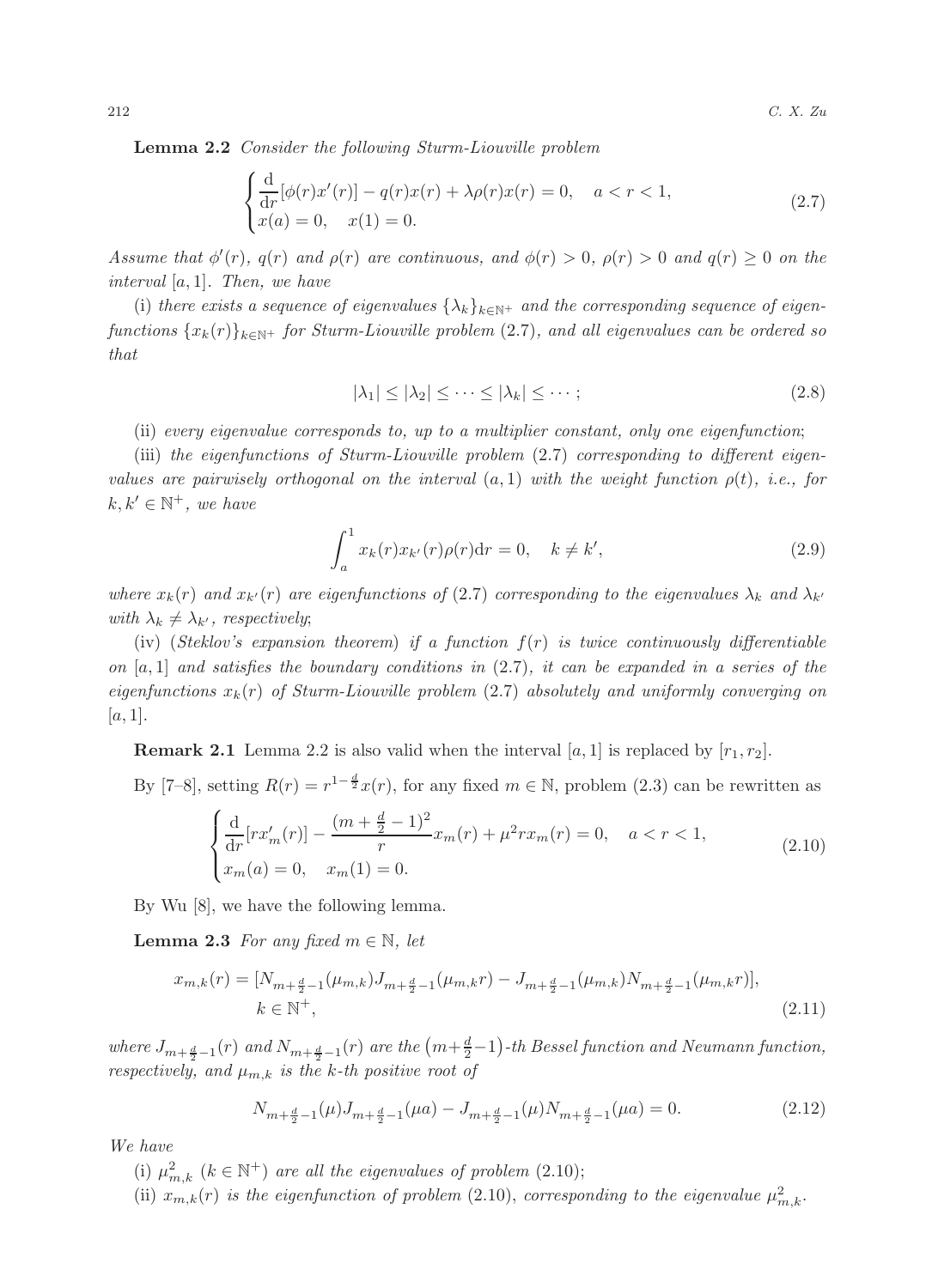Sufficiency of Kalman's Rank Condition for Approximate Controllability on an Annular Domain 213

By Lemma 2.2(iii) and Lemma 2.3, for

$$
R_{m,k}(r) = r^{1 - \frac{d}{2}} x_{m,k}(r),\tag{2.13}
$$

we have the following proposition.

**Proposition 2.1** (i) For any given  $m \in \mathbb{N}$ ,  $\{R_{m,k}(r)\}_{k\in\mathbb{N}^+}$  is a sequence of orthogonal functions with the weight  $r^{d-1}$  in  $L^2(a, 1)$ .

(ii) (see [5]) If  $d = 2$  and  $m \in \mathbb{N}^+$ , or if  $d \geq 3$  and  $m \in \mathbb{N}$ , we have

$$
\int_{a}^{1} r^{d-1} R_{m,k}^{2}(r) dr \ge \frac{2(1-a)}{\pi^{2} \mu_{m,k}^{2}}, \quad k \in \mathbb{N}^{+};
$$
\n(2.14)

while, for  $d = 2$  and  $m = 0$ , we have

$$
\int_{a}^{1} r^{d-1} R_{0,k}^{2}(r) dr \ge \frac{2}{\pi^{2} \mu_{0,k}^{2}} \Big( 1 - \frac{J_{0}^{2}(\mu_{0,1}) + N_{0}^{2}(\mu_{0,1})}{J_{0}^{2}(\mu_{0,1} a) + N_{0}^{2}(\mu_{0,1} a)} \Big), \quad k \in \mathbb{N}^{+}.
$$
 (2.15)

**Proof** (i) Since (2.10) is a Sturm-Liouville problem (2.7) with  $\rho(r) = r$ , by Lemma 2.2(iii), for any fixed  $m \in \mathbb{N}$ , we have

$$
\int_a^1 x_{m,k}(r)x_{m,k'}(r)r dr = 0, \quad k \neq k',
$$

where  $k, k' \in \mathbb{N}^+$ . Then, noting (2.13), for any fixed  $m \in \mathbb{N}$ , we have

$$
\int_{a}^{1} R_{m,k}(r) R_{m,k'}(r) r^{d-1} dr = \int_{a}^{1} x_{m,k}(r) x_{m,k'}(r) r dr = 0, \quad k, k' \in \mathbb{N}^{+}, \ k \neq k'.
$$

Namely, for any given  $m \in \mathbb{N}$ ,  $\{R_{m,k}(r)\}_{k\in\mathbb{N}^+}$  is a sequence of orthogonal functions with the weight  $r^{d-1}$  in  $L^2(a, 1)$ .

(ii) By  $[4, \text{ Lemma } 4\text{ (iv)}],$  a direct computation gives  $(2.14)$  and  $(2.15).$ 

Remark 2.2 (i) Let

$$
c_{m,k} = \left(\int_a^1 r^{d-1} R_{m,k}^2(r) dr\right)^{-\frac{1}{2}}.
$$
 (2.16)

Then, for any given  $m \in \mathbb{N}$ ,  $\{c_{m,k}R_{m,k}(r)\}_{k\in\mathbb{N}^+}$  is a sequence of orthonormal functions with the weight  $r^{d-1}$  in  $L^2(a, 1)$ .

(ii) Furthermore, let

$$
c_0 = \frac{\sqrt{2}}{2} \max \left\{ \left( 1 - \frac{J_0^2(\mu_{0,1}) + N_0^2(\mu_{0,1})}{J_0^2(\mu_{0,1}a) + N_0^2(\mu_{0,1}a)} \right)^{-\frac{1}{2}}, (1-a)^{-\frac{1}{2}} \right\}.
$$
 (2.17)

Then, by Proposition  $2.1(ii)$ , we have

$$
|c_{m,k}| \le c_0 \pi \mu_{m,k}.\tag{2.18}
$$

The inequality (2.18) will be useful to guarantee the convergence of the infinite series given in Section 4. We now give the eigenfunctions and eigenvalues of  $-\Delta$  on  $\Omega = \{x : a < |x| < 1\}$ as follows.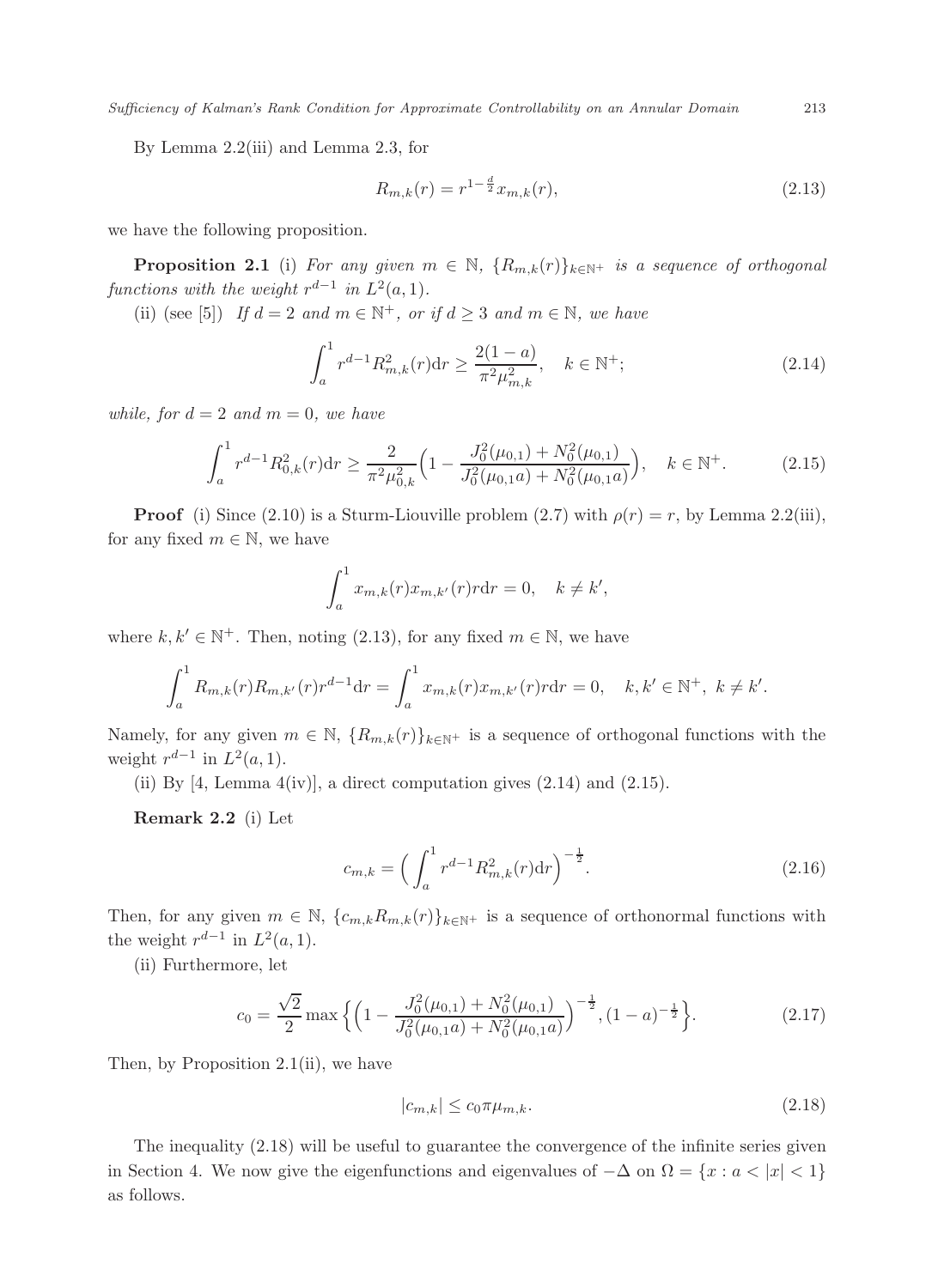Lemma 2.4 Let  $\Omega = \{x : a < |x| < 1\}$  with  $0 < a < 1$ , and

$$
e_{m,k,j}(x) = c_{m,k} R_{m,k}(r) Y_{m,j}(\theta), \quad m \in \mathbb{N}; \ k \in \mathbb{N}^+; \ 1 \le j \le j_m,
$$
 (2.19)

in which  $R_{m,k}(r)$  is given by (2.13),  $c_{m,k}$  is given by (2.16), and  $Y_{m,j}(\theta)$  is given by Lemma 2.1(ii). We have

(i) for any given  $m \in \mathbb{N}$  and  $k \in \mathbb{N}^+$ ,  $e_{m,k,j}(x)$   $(1 \leq j \leq j_m)$  are all the eigenfunctions of  $-\Delta$ , corresponding to the eigenvalue  $\mu_{m,k}^2$ ;

(ii)  $\{e_{m,k,j}(x)\}_{m\in\mathbb{N};k\in\mathbb{N}^+;1\leq j\leq j_m}$  is an orthonormal sequence in  $L^2(\Omega)$ ;

(iii)  $\partial_{\nu} e_{m,k,j}(x)|_{\Gamma_1} = -2\pi^{-1} c_{m,k} Y_{m,j}(\theta)$ , where  $\partial_{\nu}$  denotes the outward normal derivative on the boundary.

Proof (i) By the above discussion, it is easy to get (i).

(ii) Let  $m, m' \in \mathbb{N}, k, k' \in \mathbb{N}^+, 1 \le j \le j_m$  and  $1 \le j' \le j_{m'}$ . By Lemma 2.1(ii)–(iii) and Proposition 2.1, we have

$$
\int_{\Omega} e_{m,k,j}(x) e_{m',k',j'}(x) dx
$$
\n
$$
= \int_{a}^{1} \int_{S^{d-1}} c_{m,k} R_{m,k}(r) c_{m',k'} R_{m',k'}(r) Y_{m,j} Y_{m',j'} r^{d-1} dr d\Gamma
$$
\n
$$
= c_{m,k} c_{m',k'} \int_{a}^{1} R_{m,k}(r) R_{m',k'}(r) r^{d-1} dr \int_{S^{d-1}} Y_{m,j} Y_{m',j'} d\Gamma
$$
\n
$$
= \delta_{m,m'} \delta_{k,k'} \delta_{j,j'},
$$

then we get (ii).

(iii) Since

$$
\frac{\mathrm{d}R_{m,k}(r)}{\mathrm{d}r} = \left(1 - \frac{d}{2}\right)r^{-\frac{d}{2}}[N_{m+\frac{d}{2}-1}(\mu_{m,k})J_{m+\frac{d}{2}-1}(\mu_{m,k}r) - J_{m+\frac{d}{2}-1}(\mu_{m,k})N_{m+\frac{d}{2}-1}(\mu_{m,k}r)] + r^{1-\frac{d}{2}}\mu_{m,k}[N_{m+\frac{d}{2}-1}(\mu_{m,k})J'_{m+\frac{d}{2}-1}(\mu_{m,k}r) - J_{m+\frac{d}{2}-1}(\mu_{m,k})N'_{m+\frac{d}{2}-1}(\mu_{m,k}r)],
$$

by the boundary condition in (2.10), we have

$$
\frac{dR_{m,k}(r)}{dr}\Big|_{r=1} = \mu_{m,k}[N_{m+\frac{d}{2}-1}(\mu_{m,k})J'_{m+\frac{d}{2}-1}(\mu_{m,k}) - J_{m+\frac{d}{2}-1}(\mu_{m,k})N'_{m+\frac{d}{2}-1}(\mu_{m,k})]
$$
\n
$$
= -\frac{2}{\pi},
$$
\n(2.20)

in which we used the fact that  $J_{\sigma}(x)N'_{\sigma}(x) - N_{\sigma}(x)J'_{\sigma}(x) = \frac{2}{\pi x}$  (see [2]). By (2.20), we have

$$
\partial_{\nu} e_{m,k,j}(x)|_{\Gamma_1} = c_{m,k} \frac{\mathrm{d}R_{m,k}(r)}{\mathrm{d}r} \Big|_{r=1} Y_{m,j}(\theta) = -2\pi^{-1} c_{m,k} Y_{m,j}(\theta). \tag{2.21}
$$

Now, we introduce some properties of the eigenvalues  $\mu_{m,k}^2$  of  $-\Delta$  on  $\Omega = \{x : a < |x| < 1\}$ . Let  $\alpha_{\sigma,k}$  denote the k-th zero point of the cross-product of the  $\sigma$ -th order Bessel function and Neumann function:

$$
f_{\sigma}(x) = N_{\sigma}(Kx)J_{\sigma}(x) - J_{\sigma}(Kx)N_{\sigma}(x),
$$
\n(2.22)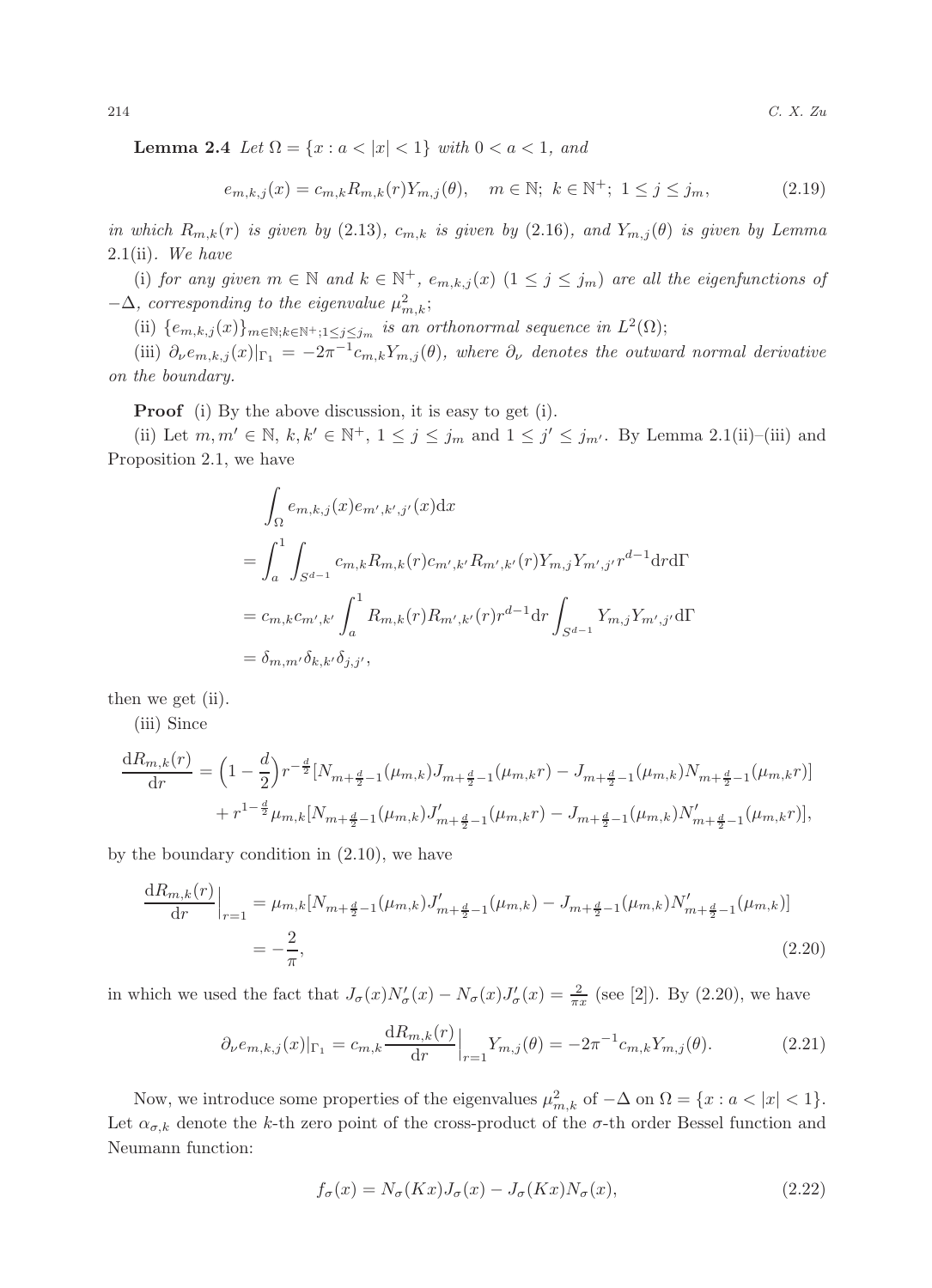where K is a positive constant with  $K > 1$ . The property of  $\alpha_{\sigma,k}$  is given in [3-4]. By (2.12) and taking  $K = a^{-1}$ , we get  $a \cdot \mu_{m,k} = \alpha_{\sigma,k}$  with  $\sigma = m + \frac{d}{2} - 1$ . Then, we have the following peroposition.

**Proposition 2.2** Let  $\mu_{m,k}$  be the k-th positive root of (2.12) with  $m \in \mathbb{N}$  and  $k \in \mathbb{N}^+$ . (i) For  $d = 2$ , we have

$$
\mu_{m,k+1} - \mu_{m,k} > \frac{\pi}{2-a}, \quad m \in \mathbb{N}^+; \ k \ge 2;
$$

while, for any fixed  $d > 2$ , we have

$$
\mu_{m,k+1} - \mu_{m,k} > \frac{\pi}{2 - a}, \quad m \in \mathbb{N}; \ k \ge 2.
$$

(ii) For any fixed  $d \geq 2$ , when  $k \to +\infty$ , we have

$$
\mu_{m,k} = \frac{k\pi}{1-a} + O_m\left(\frac{1}{k}\right), \quad m \in \mathbb{N}.
$$

(iii) For any fixed  $d \geq 2$ , we have

$$
\mu_{m+1,k} - \mu_{m,k} > 0, \quad m \in \mathbb{N}; \ k \in \mathbb{N}^+.
$$

(iv) For any fixed  $d \geq 2$ , we have

$$
\frac{2m+d-2}{2} < \mu_{m,k} < \frac{\pi k}{1-a} + \frac{\pi (2m+d-2)}{4}.
$$

# 3 A Uniquess Result

Let  $\mathbb{Z}^*$  denote the set of all nonzero integers. We now give the following uniqueness result introduced by Zu, Li and Rao in [9], which will be useful for proving the sufficiency of Kalman's rank condition (1.7) on the annular domain  $\Omega = \{x : a < |x| < 1\}.$ 

Lemma 3.1 Assume that

$$
\cdots < \beta_{m,-1}^{(1)} < \cdots < \beta_{m,-1}^{(s)} < \beta_{m,1}^{(1)} < \cdots < \beta_{m,1}^{(s)} < \beta_{m,2}^{(1)} < \cdots \tag{3.1}
$$

for any fixed  $m \in \mathbb{N}$ . Assume furthermore that for any given  $m \in \mathbb{N}$ , there exist positive constants  $\gamma_m$ ,  $c_m$  and  $\tau_m$  such that

$$
\beta_{m,k+1}^{(l)} - \beta_{m,k}^{(l)} \ge s\gamma_m \tag{3.2}
$$

and

$$
\frac{c_m}{|k|^{\tau_m}} \le \beta_{m,k}^{(l+1)} - \beta_{m,k}^{(l)} \le \gamma_m \tag{3.3}
$$

for all  $1 \leq l \leq s$  and all  $k \in \mathbb{Z}^*$  with  $|k|$  large enough.

Assume finally that

$$
\sum_{m \in \mathbb{N}} \sum_{k \in \mathbb{Z}^*} \sum_{l=1}^s \sum_{j=1}^{j_m} a_{m,k,j}^{(l)} e^{i\beta_{m,k}^{(l)}} Y_{m,j}(\theta) \equiv 0 \quad on \ S^{d-1} \times [0,T] \tag{3.4}
$$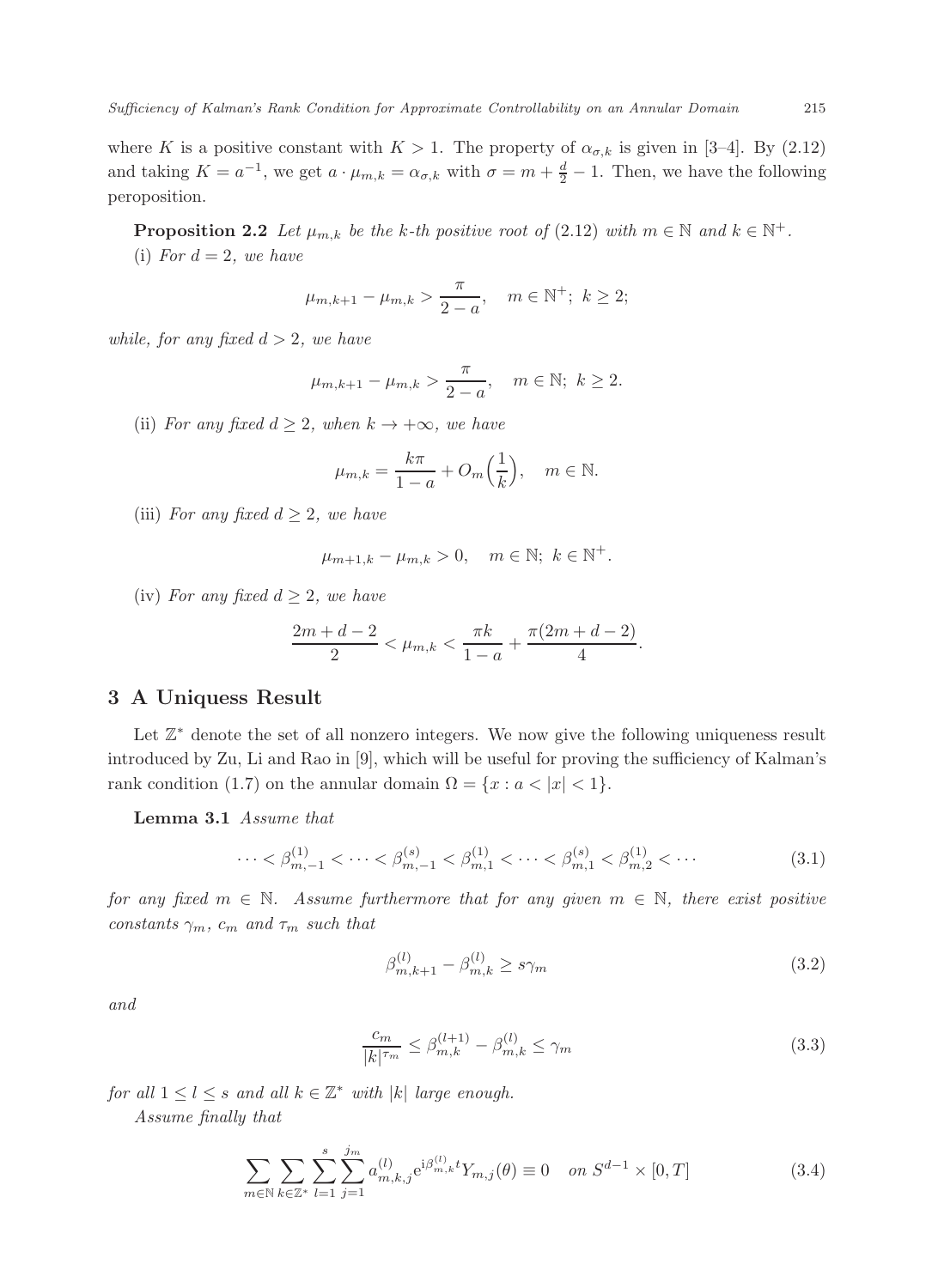216  $C. X. Zu$ 

with

$$
\sum_{m \in \mathbb{N}} \sum_{k \in \mathbb{Z}^*} \sum_{l=1}^s \sum_{j=1}^{j_m} |a_{m,k,j}^{(l)}|^2 < +\infty \tag{3.5}
$$

and  $T > 2\pi D^+$ , where

$$
D^{+} = \sup_{m \in \mathbb{N}} D_{m}^{+} < +\infty,\tag{3.6}
$$

in which  $D_m^+$  is the upper density of the sequence  $\{\beta_{m,k}^{(l)}\}_{k\in\mathbb{Z}^*;1\leq l\leq s}$ . Then, we have

$$
a_{m,k,j}^{(l)} = 0, \quad m \in \mathbb{N}; \ k \in \mathbb{Z}^*; \ 1 \le l \le s; \ 1 \le j \le j_m. \tag{3.7}
$$

When  $\Omega$  is an annular domain, by Proposition 2.2(i), for  $d > 2$  and  $d = 2$ , the uniform gap condition of sequence  $\{\mu_{m,k}\}_{k\in\mathbb{N}^+}$  starts from  $k=2$  for any given  $m \in \mathbb{N}$  and  $m \in \mathbb{N}^+$ , respectively, which is different from the case that  $\Omega$  is a spherical domain. Hence, in order to use Lemma 3.1, we should add condition (3.10) below and rearrange 2s elements of sequence  $\{\beta_{m,k}^{(l)}\}_{k\in\mathbb{Z}^*;1\leq l\leq s}$  to guarantee condition (3.1).

Corollary 3.1 Assume that

$$
\delta_1 < \delta_2 < \dots < \delta_s. \tag{3.8}
$$

For any fixed  $m \in \mathbb{N}$ , we define

$$
\begin{cases}\n\beta_{m,k}^{(l)} = \sqrt{\mu_{m,k}^2 + \epsilon \delta_l}, & l = 1, 2, \cdots, s, \ k \ge 1, \\
\beta_{m,-k}^{(l)} = -\beta_{m,k}^{(s-l+1)}, & l = 1, 2, \cdots, s, \ k \ge 1,\n\end{cases}
$$
\n(3.9)

where  $\mu_{m,k}$  is the k-th positive root of (2.12) for any fixed  $m \in \mathbb{N}$ . Then, for  $\epsilon > 0$  small enough and

$$
\epsilon \notin \left\{ \frac{\mu_{m,2}^2 - \mu_{m,1}^2}{\delta_l - \delta_{l'}}, m \in \mathbb{N}, 1 \le l, l' \le s \text{ and } l \ne l' \right\},\tag{3.10}
$$

the sequence  $\{\beta_{m,k}^{(l)}\}_{k\in\mathbb{Z}^*;1\leq l\leq s}$  satisfies  $(3.1)$ – $(3.3)$  and  $(3.6)$  for any given  $m \in \mathbb{N}$ .

**Proof** For any given  $m \in \mathbb{N}$  and  $k \in \mathbb{N}^+$ , by the definition of  $\mu_{m,k}$  and Proposition 2.2(ii), we have

$$
\min\{\mu_{m,k} \mid m \in \mathbb{N}, k \in \mathbb{N}^+\} = \mu_{0,1}.\tag{3.11}
$$

For  $d = 2$ , by Proposition 2.2(ii), we have

$$
\mu_{0,k+1} - \mu_{0,k} \to \frac{\pi}{1-a} \quad \text{as } k \to +\infty.
$$

Then there exists  $\tilde{\gamma} > 0$ , such that for  $d = 2$ , we have

$$
\mu_{0,k+1} - \mu_{0,k} \ge \tilde{\gamma}, \quad k \ge 2.
$$

Let

$$
\gamma_0 = \min\Big\{\frac{\pi}{2-a}, \widetilde{\gamma}\Big\}.
$$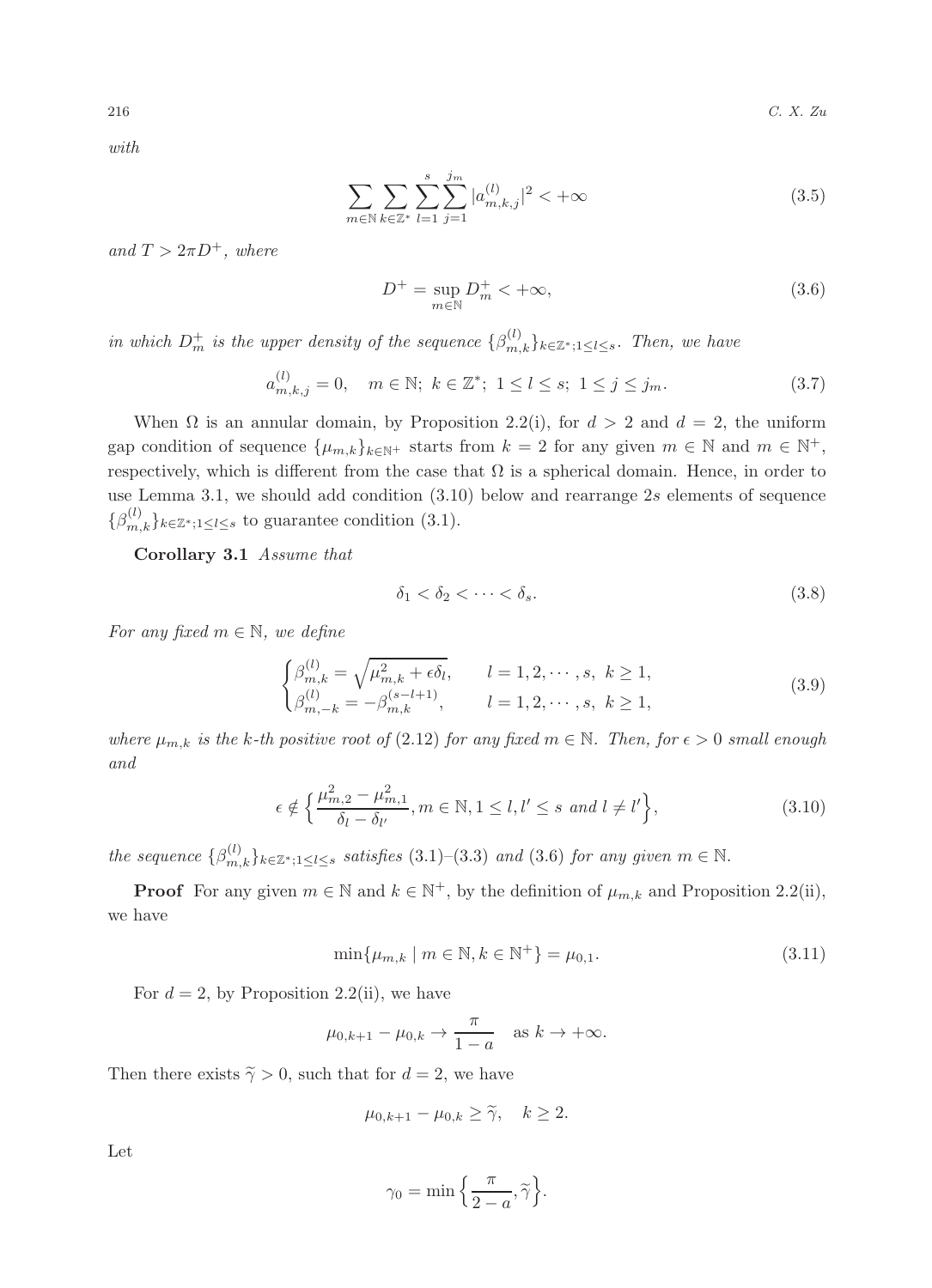For any fixed  $d \geq 2$ , by Proposition 2.2(i), we have

$$
\mu_{m,k+1} - \mu_{m,k} \ge \gamma_0, \quad k \ge 2; \ m \in \mathbb{N}.
$$
\n(3.12)

Let  $0 < \epsilon < \frac{2\mu_{0,1}\gamma_0}{(\delta_s - \delta_1)}$ . Similarly to the proof of that on a spherical domain, by  $(3.11)-(3.12)$ , we have  $\beta_{m,k}^{(s)} < \beta_{m,k+1}^{(1)}$  for  $|k| \ge 2$ . By (3.10),  $\beta_{m,k}^{(l)}$   $(k = 1, 2; 1 \le l \le s)$  are distinct for any fixed  $m \in \mathbb{N}$ , we can rearrange them in an increasing order. The rearranged sequence, still denoted by  $\{\beta_{m,k}^{(l)}\}_{k\in\mathbb{Z}^*;1\leq l\leq s}$ , satisfies  $(3.1)$ .

On the other hand, for any fixed  $m \in \mathbb{N}$ , by Proposition 2.2(ii), a direct computation similar to that on a spherical domain gives that

$$
\beta_{m,k+1}^{(l)} - \beta_{m,k}^{(l)} \to \frac{\pi}{1-a} \quad \text{as } k \to +\infty
$$

and

$$
(\beta_{m,k}^{(l+1)} - \beta_{m,k}^{(l)})k \to \frac{(\delta_{l+1} - \delta_l)(1 - a)\epsilon}{2\pi} \quad \text{as } k \to +\infty.
$$

Then it is easy to see that the sequence  $\{\beta_{m,k}^{(l)}\}_{m\in\mathbb{N};k\in\mathbb{Z}^*,1\leq l\leq s}$  satisfies  $(3.2)$ – $(3.3)$  with

$$
\tau_m = 1;
$$
\n $c_m = \frac{(1-a)\epsilon}{4\pi} \min_{1 \le l \le s-1} \{\delta_{l+1} - \delta_l\};$ \n $\gamma_m = \frac{\pi}{2s(1-a)}.$ 

Next, we will prove that the sequence  $\{\beta_{m,k}^{(l)}\}_{m\in\mathbb{N};k\in\mathbb{Z}^*;1\leq l\leq s}$  satisfies (3.6) in a way similar to the proof of that on a spherical domain.

For any fixed  $m \in \mathbb{N}$  and  $k \in \mathbb{N}^+$ , if  $\beta_{m,k}^{(l)} < R < \beta_{m,k}^{(l+1)}$  for  $1 \le l \le s-1$ , then we have

$$
\frac{N(\beta_{m,k}^{(l)})}{2\beta_{m,k}^{(l+1)}} < \frac{N(R)}{2R} < \frac{N(\beta_{m,k}^{(l)})}{2\beta_{m,k}^{(l)}}; \tag{3.13}
$$

while, if  $\beta_{m,k}^{(s)} < R < \beta_{m,k+1}^{(1)}$ , then we have

$$
\frac{N(\beta_{m,k}^{(s)})}{2\beta_{m,k+1}^{(1)}} < \frac{N(R)}{2R} < \frac{N(\beta_{m,k}^{(s)})}{2\beta_{m,k}^{(s)}}.\tag{3.14}
$$

By Proposition 2.2(ii), for each  $m \in \mathbb{N}$ , we have

$$
\lim_{k \to +\infty} \frac{N(\beta_{m,k}^{(l)})}{2\beta_{m,k}^{(l)}} = \frac{s(1-a)}{\pi}, \quad 1 \le l \le s,
$$
\n(3.15)

$$
\lim_{k \to +\infty} \frac{N(\beta_{m,k}^{(l)})}{2\beta_{m,k}^{(l+1)}} = \frac{s(1-a)}{\pi}, \quad 1 \le l \le s-1 \quad \text{and} \quad \lim_{k \to +\infty} \frac{N(\beta_{m,k}^{(s)})}{2\beta_{m,k+1}^{(1)}} = \frac{s(1-a)}{\pi}.
$$
 (3.16)

Thus, by  $(3.13)$ – $(3.16)$ , we get

$$
D_m^+ = \limsup_{R \to +\infty} \frac{N(R)}{2R} = \frac{s(1-a)}{\pi}.
$$

Since

$$
D^{+} = \sup_{m \in \mathbb{N}} D_{m}^{+} = \frac{s(1-a)}{\pi},
$$

the sequence  $\{\beta_{m,k}^{(l)}\}_{k\in\mathbb{Z}^*,1\leq l\leq s}$  satisfies all the requirements of Lemma 3.1.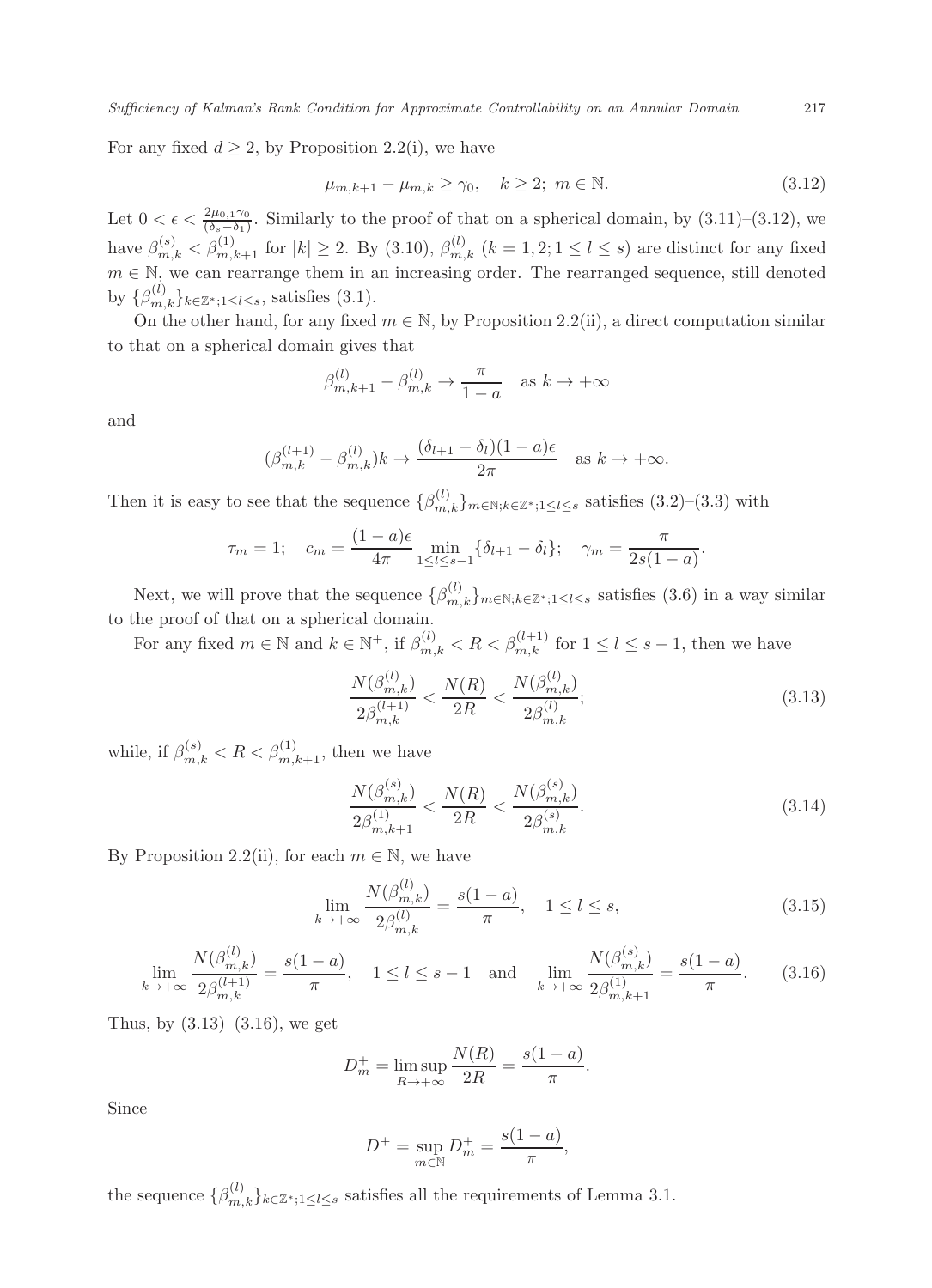### 4 The Sufficiency of Kalman's Rank Condition on an Annular Domain

On the annular domain  $\Omega = \{x : a < |x| < 1\}$ , we consider the following system:

$$
\begin{cases}\nU'' - \Delta U + \epsilon A U = 0 & \text{in } (0, +\infty) \times \Omega, \\
U = 0 & \text{on } (0, +\infty) \times \Gamma_0, \\
U = DH & \text{on } (0, +\infty) \times \Gamma_1\n\end{cases}
$$
\n(4.1)

with the initial condition

$$
t = 0: U = \hat{U}_0, U' = \hat{U}_1 \text{ in } \Omega.
$$
 (4.2)

The adjoint system of (4.1) is given by

$$
\begin{cases} \Phi'' - \Delta \Phi + \epsilon A^T \Phi = 0 & \text{in } (0, +\infty) \times \Omega, \\ \Phi = 0 & \text{on } (0, +\infty) \times \Gamma \end{cases}
$$
(4.3)

with the initial data

$$
t = 0: \Phi = \Phi_0, \ \Phi' = \Phi_1 \quad \text{in } \Omega. \tag{4.4}
$$

In this section, we will prove the sufficiency of Kalman's rank condition  $(1.7)$  for  $T > 0$  large enough to the approximate boundary null controllability of system (4.1) on the annular domain  $\Omega$ . By Theorem 1.1, it is sufficient to prove the sufficiency of Kalman's rank condition (1.7) to the D-observability of the corresponding adjoint system  $(4.3)$  on  $\Omega$ . The following necessary and sufficient condition of Kalman's rank condition (1.7) given by Li and Rao in [5–6] is very useful to prove the sufficiency of Kalman's rank condition (1.7) in this case.

**Lemma 4.1** Assume that  $k \geq 0$  is an integer, A is a matrix of order N and D is a full column-rank matrix of order  $N \times M$  with  $M \leq N$ . Then Kalman's rank condition

$$
rank(D, AD, \cdots, A^{N-1}D) = N - k \tag{4.5}
$$

holds if and only if the largest dimension of invariant subspaces of  $A<sup>T</sup>$ , contained in  $\text{Ker}(D<sup>T</sup>)$ , is equal to k.

Theorem 4.1 Let

$$
\Omega = \{x : a < |x| < 1\}
$$

with  $0 < a < 1$  and let the sequence  $\{\beta_{m,k}^{(l)}\}_{k \in \mathbb{Z}^*; 1 \leq l \leq s}$  be defined by (3.9). Assume that the coupling matrix A is diagonalizable with the real eigenvalues given by

$$
\delta_1 < \delta_2 < \dots < \delta_s. \tag{4.6}
$$

Assume furthermore that  $\epsilon > 0$  is small enough and (3.10) holds so that for each  $m \in \mathbb{N}$ , the sequence  $\{\beta_{m,k}^{(l)}\}_{k\in\mathbb{Z}^*;1\leq l\leq s}$  satisfies  $(3.1)$ – $(3.3)$  and  $(3.6)$ .

Then Kalman's rank condition (1.7) is sufficient for the approximate boundary null controllability of system (4.1), provided that  $T > 2s(1 - a)$ .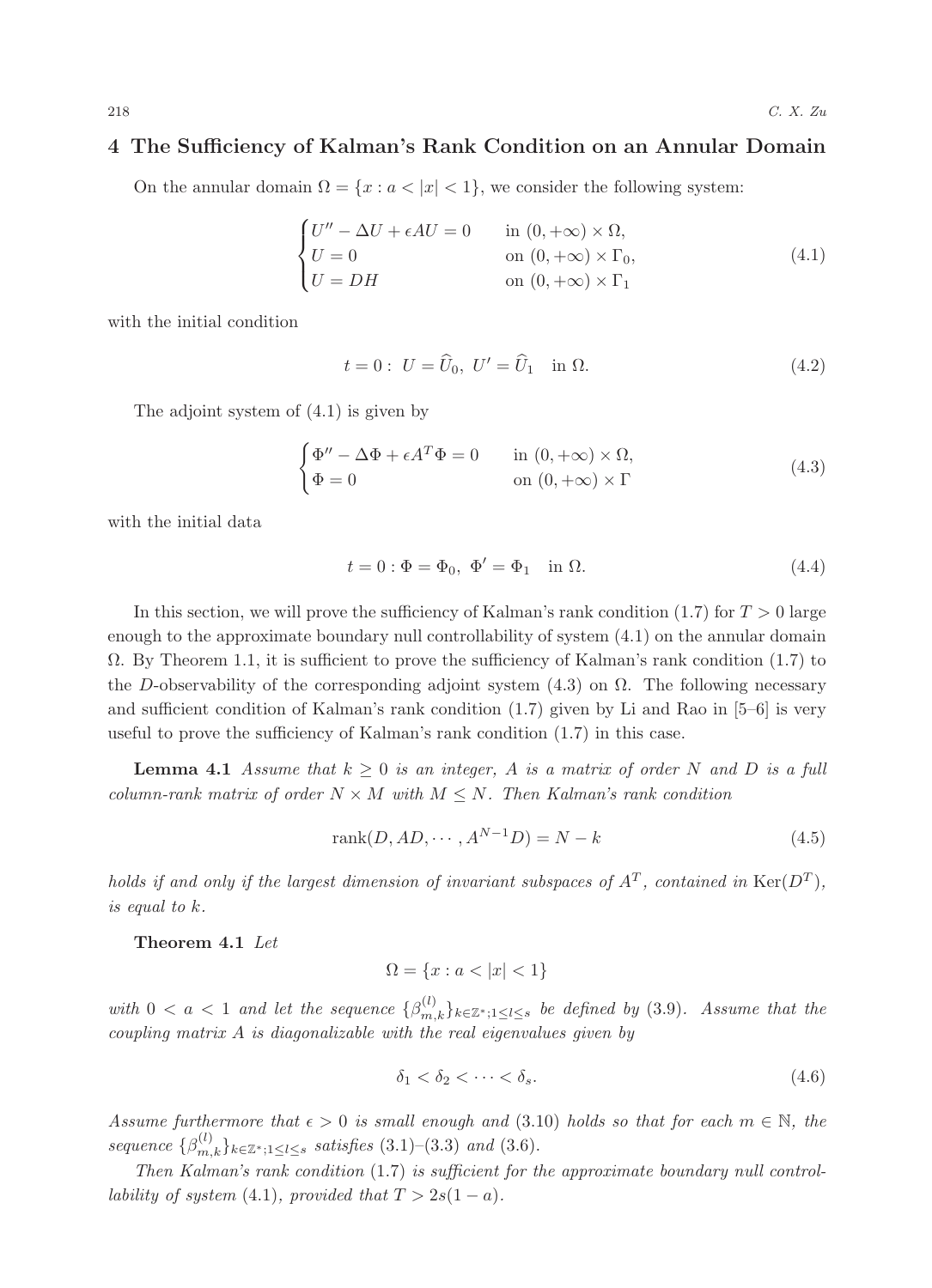**Proof** By Theorem 1.1, it is sufficient to prove the sufficiency of Kalman's rank condition  $(1.7)$  to the D-observability of the corresponding adjoint system  $(4.3)$ . The proof is similar to that on a spherical domain in higher dimension case (see [9]). In this paper, we just give the essential differences.

Let  $\omega^{(l,\mu)} = (\omega_1^{(l,\mu)}, \cdots, \omega_N^{(l,\mu)})^T$  be the eigenvectors of  $A^T$ , corresponding to the eigenvalue  $\delta_l$ :

$$
A^T \omega^{(l,\mu)} = \delta_l \omega^{(l,\mu)}, \quad 1 \le l \le s; \ 1 \le \mu \le \mu_l \tag{4.7}
$$

with

$$
\sum_{l=1}^{s} \mu_l = N \text{ and } |\omega^{(l,\mu)}| = 1.
$$
 (4.8)

Furthermore, let

$$
E_{m,k,j}^{(l,\mu)} = \begin{pmatrix} \frac{e_{m,k,j}\omega^{(l,\mu)}}{i\beta_{m,k}^{(l)}}\\ e_{m,k,j}\omega^{(l,\mu)} \end{pmatrix}, \quad m \in \mathbb{N}; \ k \in \mathbb{Z}^*; \ 1 \leq l \leq s; \ 1 \leq \mu \leq \mu_l; \ 1 \leq j \leq j_m,
$$

in which we define  $e_{m,-k,j} = e_{m,k,j}$  for all  $m \in \mathbb{N}, k \in \mathbb{N}^+$  and  $1 \leq j \leq j_m$ . Then, by [9, Theorem 3],  $\{E_{m,k,j}^{(l,\mu)}\}$  forms a Riesz basis of  $(H_0^1(\Omega))^N \times (L^2(\Omega))^N$ .

Thus, for any given initial data  $(\widehat{\Phi}_0, \widehat{\Phi}_1) \in (H_0^1(\Omega))^N \times (L^2(\Omega))^N$ , there exists  $\{a_{m,k,j}^{(l,\mu)}\}$  such that

$$
\left(\begin{matrix} \widehat{\Phi}_0\\ \widehat{\Phi}_1 \end{matrix}\right) = \sum_{m \in \mathbb{N}} \sum_{k \in \mathbb{Z}^*} \sum_{l=1}^s \sum_{\mu=1}^{\mu_l} \sum_{j=1}^{j_m} a_{m,k,j}^{(l,\mu)} E_{m,k,j}^{(l,\mu)}
$$

with

$$
\sum_{m \in \mathbb{N}} \sum_{k \in \mathbb{Z}^*} \sum_{l=1}^s \sum_{\mu=1}^{\mu_l} \sum_{j=1}^{j_m} |a_{m,k,j}^{(l,\mu)}|^2 < +\infty.
$$

Then the corresponding solution to problem  $(4.3)$ – $(4.4)$  is given by

$$
\Phi = \sum_{m \in \mathbb{N}} \sum_{k \in \mathbb{Z}^*} \sum_{l=1}^s \sum_{\mu=1}^{\mu_l} \sum_{j=1}^{j_m} \frac{a_{m,k,j}^{(l,\mu)}}{\mathrm{i} \beta_{m,k}^{(l)}} \mathrm{e}^{\mathrm{i} \beta_{m,k}^{(l)} t} e_{m,k,j}(x) \omega^{(l,\mu)},
$$

where  $e_{m,k,j}(x)$  are given by (2.19).

Using Lemma 2.4(iii), the observation (1.6) becomes

$$
0 \equiv \sum_{m \in \mathbb{N}} \sum_{k \in \mathbb{Z}^*} \sum_{l=1}^s D^T \sum_{\mu=1}^{\mu_l} \sum_{j=1}^{j_m} \frac{2c_{m,k} a_{m,k,j}^{(l,\mu)}}{\mathrm{i} \pi \beta_{m,k}^{(l)}} \omega^{(l,\mu)} Y_{m,j}(\theta) \mathrm{e}^{\mathrm{i} \beta_{m,k}^{(l)}} \quad \text{on} \quad [0,T] \times \Gamma_1. \tag{4.9}
$$

Noting  $D = (d_{pq})$ , we define

$$
b_{(m,k,j,q)}^l = \sum_{p=1}^N \sum_{\mu=1}^{\mu_l} \frac{2d_{pq}c_{m,k}a_{m,k,j}^{(l,\mu)}\omega_p^{(l,\mu)}}{\mathrm{i}\pi\beta_{m,k}^{(l)}},
$$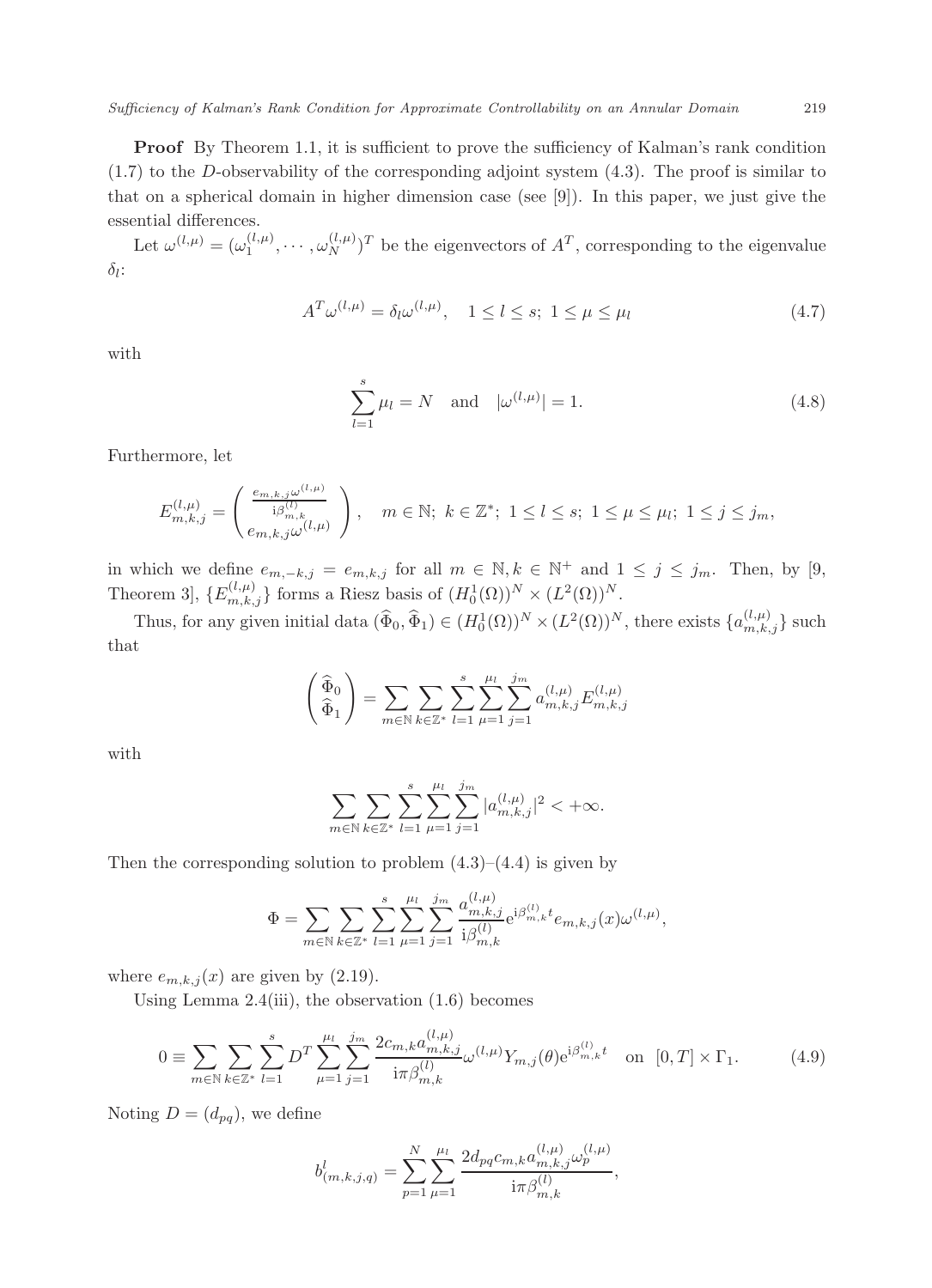and  $\mu_{m,-k} = \mu_{m,k}$  for all  $m \in \mathbb{N}$  and  $k \in \mathbb{N}^+$ .

Then, for any fixed q with  $1 \le q \le M$ , the observation (1.6) can be rewritten as

$$
\sum_{m \in \mathbb{N}} \sum_{k \in \mathbb{Z}^*} \sum_{l=1}^s \sum_{j=1}^{j_m} b^l_{(m,k,j,q)} Y_{m,j}(\theta) e^{i \beta_{m,k}^{(l)}} t \equiv 0 \text{ on } [0,T] \times \Gamma_1.
$$

The difference from the proof of that on a spherical domain is the verification of

$$
\sum_{m\in\mathbb{N}}\sum_{k\in\mathbb{Z}^*}\sum_{l=1}^s\sum_{j=1}^{j_m}|b^l_{(m,k,j,q)}|^2<+\infty
$$

for any fixed q with  $1 \le q \le M$ .

 $\overline{\phantom{a}}$ 

Using  $(2.18)$  and  $(4.8)$ , we have

$$
b_{(m,k,j,q)}^{l}|^{2} = \Big| \sum_{p=1}^{N} \sum_{\mu=1}^{\mu_{l}} \frac{2c_{m,k} d_{pq} a_{m,k,j}^{(l,\mu)} \omega_{p}^{(l,\mu)}}{\mathrm{i} \pi \beta_{m,k}^{(l)}} \Big|^{2}
$$
  

$$
\leq c_{0}^{2} \Big( N \max_{p,q} \{ |d_{pq}| \} \max_{p,l,\mu} \{ |\omega_{p}^{(l,\mu)}| \} \Big)^{2} \Big| \sum_{\mu=1}^{\mu_{l}} \frac{|a_{m,k,j}^{(l,\mu)}||\mu_{m,k}|}{|\beta_{m,k}^{(l)}|} \Big|^{2}
$$
  

$$
\leq c_{0}^{2} \Big( N \max_{p,q} \{ |d_{pq}| \} \Big)^{2} \Big| \sum_{\mu=1}^{\mu_{l}} \frac{|a_{m,k,j}^{(l,\mu)}||\mu_{m,k}|}{|\beta_{m,k}^{(l)}|} \Big|^{2}.
$$
 (4.10)

In the present situation, by Proposition 2.2(iv), for any fixed l with  $1 \leq l \leq s$ , we have

$$
\left|\frac{\mu_{m,k}}{\beta_{m,k}^{(l)}}\right| = \frac{\mu_{m,k}}{\sqrt{\mu_{m,k}^2 + \epsilon \delta_l}} \to 1 \quad \text{as } m \text{ and } |k| \to +\infty. \tag{4.11}
$$

Hence, there exists a positive constant  $c_1$  such that

$$
\left|\frac{\mu_{m,k}}{\beta_{m,k}^{(l)}}\right| \le c_1, \quad m \in \mathbb{N}; \ k \in \mathbb{Z}^*.
$$
\n(4.12)

By (4.12) and Cauchy-Schwartz inequality, we have

$$
\Big| \sum_{\mu=1}^{\mu_l} \frac{|a_{m,k,j}^{(l,\mu)}||\mu_{m,k}|}{|\beta_{m,k}^{(l)}|} \Big|^2 \le c_1^2 \Big| \sum_{\mu=1}^{\mu_l} |a_{m,k,j}^{(l,\mu)}| \Big|^2 \le c_1^2 \mu_l \sum_{\mu=1}^{\mu_l} |a_{m,k,j}^{(l,\mu)}|^2. \tag{4.13}
$$

Let

$$
C = Nc_0^2 \Big( Nc_1 \max_{p,q} \{|d_{pq}|\} \Big)^2.
$$

By (4.10) and (4.13), for  $q = 1, 2, \dots, M$ , we have

$$
\sum_{m\in\mathbb{N}}\sum_{k\in\mathbb{Z}^*}\sum_{l=1}^s\sum_{j=1}^{j_m}|b^l_{(m,k,j,q)}|^2\leq C\sum_{m\in\mathbb{N}}\sum_{k\in\mathbb{Z}^*}\sum_{l=1}^s\sum_{\mu=1}^{\mu_l}\sum_{j=1}^{j_m}|a^{(l,\mu)}_{m,k,j}|^2<+\infty.
$$

Applying Lemma 3.1 to each line of (4.9), we get

$$
D^{T} \sum_{\mu=1}^{\mu_{l}} \frac{2c_{m,k}a_{m,k,j}^{(l,\mu)}}{\mathrm{i}\pi\beta_{m,k}^{(l)}}\omega^{(l,\mu)} = 0, \quad m \in \mathbb{N};\ k \in \mathbb{Z}^{*};\ 1 \leq j \leq j_{m};\ 1 \leq l \leq s.
$$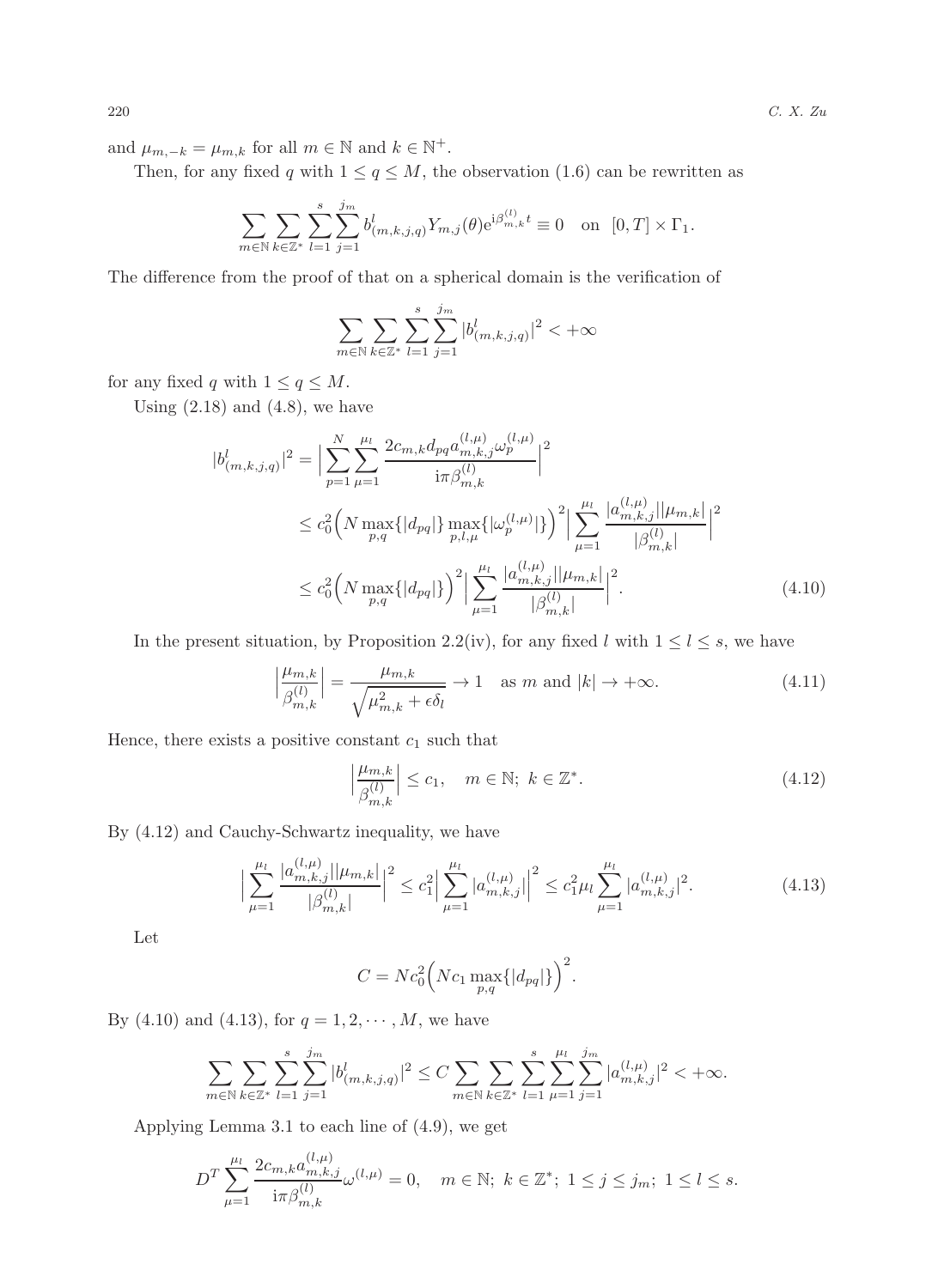By Lemma 4.1, it follows from Kalman's rank condition  $(1.7)$  that  $Ker(D<sup>T</sup>)$  does not contain any non-trivial invariant subspace of  $A<sup>T</sup>$ , then we have

$$
\sum_{\mu=1}^{\mu_l} \frac{2c_{m,k} a_{m,k,j}^{(l,\mu)}}{\mathrm{i} \pi \beta_{m,k}^{(l)}} \omega^{(l,\mu)} = 0, \quad m \in \mathbb{N}; \ k \in \mathbb{Z}^*; \ 1 \le j \le j_m; \ 1 \le l \le s.
$$

Since  $\{\omega^{(l,\mu)}\}_{1\leq \mu \leq \mu_l}$  are linearly independent, noting that by  $(2.16)$ ,  $c_{m,k}\neq 0$  for any given  $m \in \mathbb{N}$  and any given  $k \in \mathbb{N}^+$ , we have

$$
a_{m,k,j}^{(l,\mu)} = 0, \quad m \in \mathbb{N}; \ k \in \mathbb{Z}^*; \ 1 \le l \le s; \ 1 \le \mu \le \mu_l; \ 1 \le j \le j_m,
$$
 (4.14)

namely,  $\Phi \equiv 0$ . The proof is complete.

**Example 4.1** Let  $\delta_1, \delta_2$  be positive constants with  $\delta_1 < \delta_2$ , and  $k_1, k_2$  be positive integers. Consider the adjoint system (4.3) with  $A = diag(\delta_1, \delta_2)$  and  $D = (1, -1)^T$ . We will show that Kalman's rank condition is not sufficient for the D-observability of adjoint system (4.3) at the infinite horizon for  $\epsilon \in \mathcal{N}$ , where

$$
\mathcal{N} = \left\{ \frac{\mu_{m,k_1}^2 - \mu_{m,k_2}^2}{\delta_1 - \delta_2}, m \in \mathbb{N}, 1 \le k_1 < k_2 \right\}.
$$

For  $\epsilon > 0$  with  $\epsilon \in \mathcal{N}$ , there exist m and  $k_1, k_2$  with  $1 \leq k_1 < k_2$ , such that

$$
\mu_{m,k_1}^2 + \epsilon \delta_2 = \mu_{m,k_2}^2 + \epsilon \delta_1 = \alpha^2,
$$

where  $\alpha > 0$ . Let

$$
\Phi = e^{i\alpha t} \left( \frac{R_{m,k_2}(r)}{R'_{m,k_2}(1)} Y_{m,1}(\theta), \frac{R_{m,k_1}(r)}{R'_{m,k_1}(1)} Y_{m,1}(\theta) \right)^T,
$$

where  $Y_{m,1}$  is given in Lemma 2.1 with  $j = 1$ ;  $R_{m,k_1}(r)$  and  $R_{m,k_2}(r)$  are given by (2.13) with  $k = k_1$  and  $k = k_2$ , respectively. Then by Lemma 2.4,  $\Phi$  is a non-trivial solution of system (4.3) and satisfies the observation.

Example 4.1 shows that Kalman's rank condition (1.7) is not sufficient in general for the approximate boundary null controllability of system (1.2) even at the infinite horizon. Hence, it is essential to add condition (3.10) to guarantee the sufficiency of Kalman's rank condition  $(1.7).$ 

We now indicate the relationship between the controllability time  $T$  and the rank of  $D$ .

**Theorem 4.2** Let  $\Omega = \{x : a < |x| < 1\}$  with  $0 < a < 1$ . Assume that rank $(D) = N - k$ with  $0 \leq k \leq N-1$  and the coupling matrix A is diagonalizable with the real eigenvalues given by (4.6). Then, Kalman's rank condition (1.7) is sufficient for the approximate boundary null controllability of system (4.1) on the interval [0, T], provided that  $T > 2(k+1)(1-a)$  and  $\epsilon > 0$ is small enough.

**Proof** The proof is same as that of Theorem 4 given by Zu, Li and Rao in [9].

Remark 4.1 Let  $\Omega = \{x : r_1 < |x| < r_2\}$  with  $0 < r_1 < r_2$ . Assume that the coupling matrix A is diagonalizable with the real eigenvalues given by  $(4.6)$ . Assume furthermore that